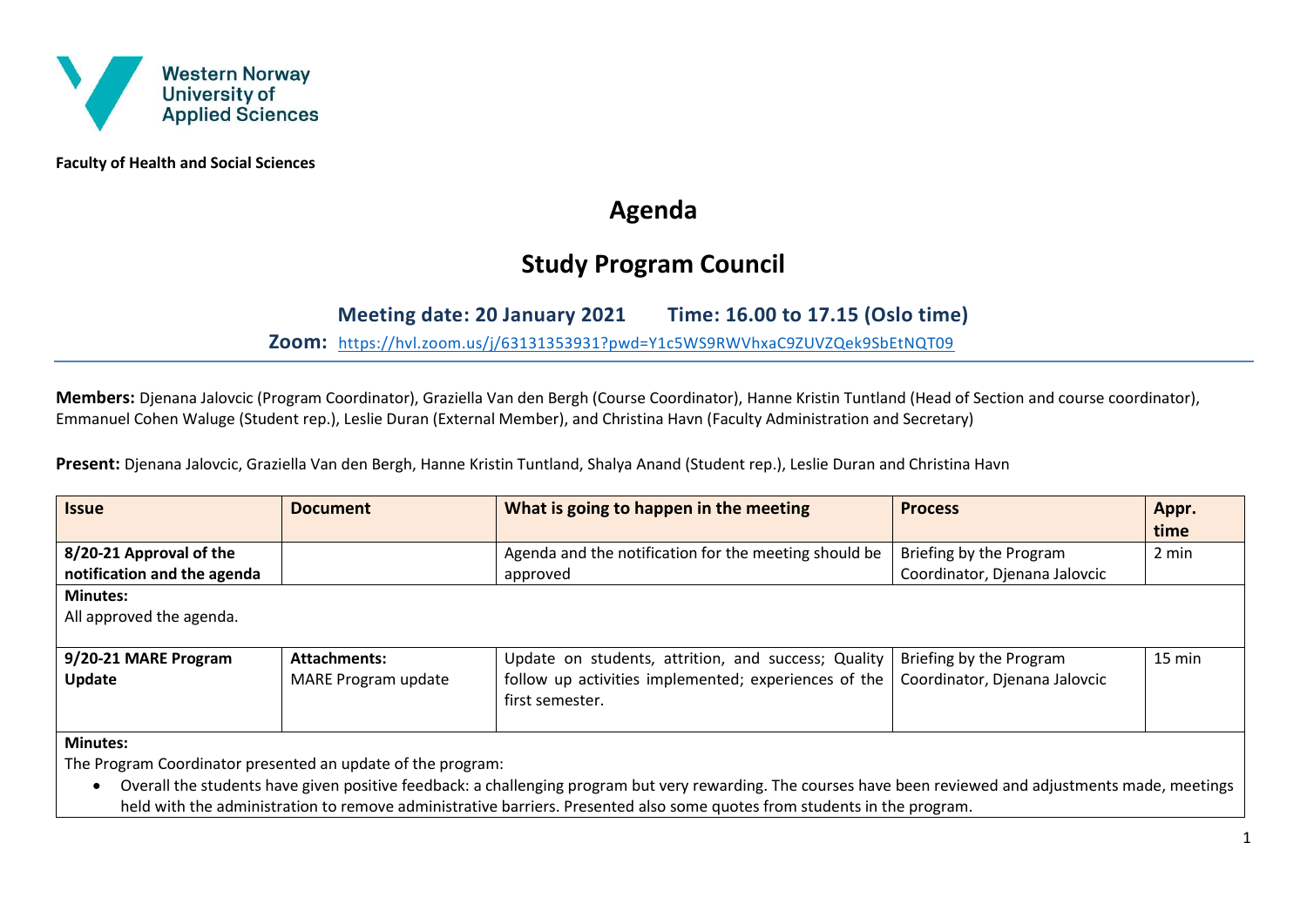- Attrition students: 38 admitted, 29 enrolled, 19 completed the first semester, 17 enrolled in MARE530.
- The Program Coordinator also presented an overview of the Follow-up form for 2020-2022.
- Conclusion: a good start, no significant issues have been raised, areas of improvement regarding program launch and administrative issues have been identified and action taken, courses will be reviewed and updated, the recruitment strategy should be reviewed, and enrolment numbers increased.

#### **Comments and feedback:**

- The program has admitted 8 virtual exchange students in MARE530 and MAMET500 this spring, as a good compensation for few candidates in the program.
- Are there any feedback from those who did not enrol whether they are interested in the next intake? There hasn't been any feedback from the group who did not enrol. Students who withdrew have been informed about taking a leave.
- How does the attrition look like in the online programs at the University of British Columbia (UBC)? Not that many drop-out and few withdraw but there are many who have decided to defer and take a break. Usually there are two intakes every year in these programs, but in general the numbers are down at UBC as well.

| 10/20-21 Course report MARE | <b>Attachments:</b>           | Report on results of follow up activities:       | Briefing by the Course         | 15 min |
|-----------------------------|-------------------------------|--------------------------------------------------|--------------------------------|--------|
| 510                         | Minutes Dialogue meeting      | Overall impression, students' feedback, course   | Coordinator, Graziella Van den |        |
|                             | MARE510                       | instructors' assessment, exam results, suggested | Bergh                          |        |
|                             | Minutes Students'             | points for improvement.                          |                                |        |
|                             | meeting MARE510               |                                                  |                                |        |
|                             | <b>Student Survey Results</b> |                                                  |                                |        |
|                             | MARE510                       |                                                  |                                |        |

### **Minutes:**

The Course Coordinator for MARE510 (Healthy Ageing – Theoretical Foundation) presented a briefing of the course:

- The course is composed of 10 modules spread across 10 weeks. One week prior to the start was devoted to enrolment and registration for courses. Exam results are very good, no fails.
- Feedback from the students is based on the Students' meeting half-way in the course and an anonymous survey: The live sessions have overall been good, but a bit lengthy. The workload was perceived as very high and group assignments were demanding to coordinate. However, the students were very satisfied with supervision. Described as a good learning environment, although there were some technical issues at the start, and some had problem with internet access at home.
- Feedback from the course instructors and the Head of Program is based on the Dialogue meeting: A general satisfaction with the course and the types of learning activities. Administrative and technical support at the start of the program is very important. Having MARE Intro and MARE510 running parallel was demanding, but necessary. However, an overlap of 2-3 weeks with MARE520 is very problematic. Suggested points for improvement: reducing the reading list, divide the workload, avoid overlap between MARE510 and MARE520, rethinking exam form or deadline to avoid overload before exam submission. The MARE Intro week should be organised again, all students should get access to Canvas early (administrative support needed), and the instructors should make it clear early what are compulsory and optional learning activities. Regarding assessment, portfolio has been suggested.
- The Course Coordinator would like feedback on how to cope and deal with plagiarism.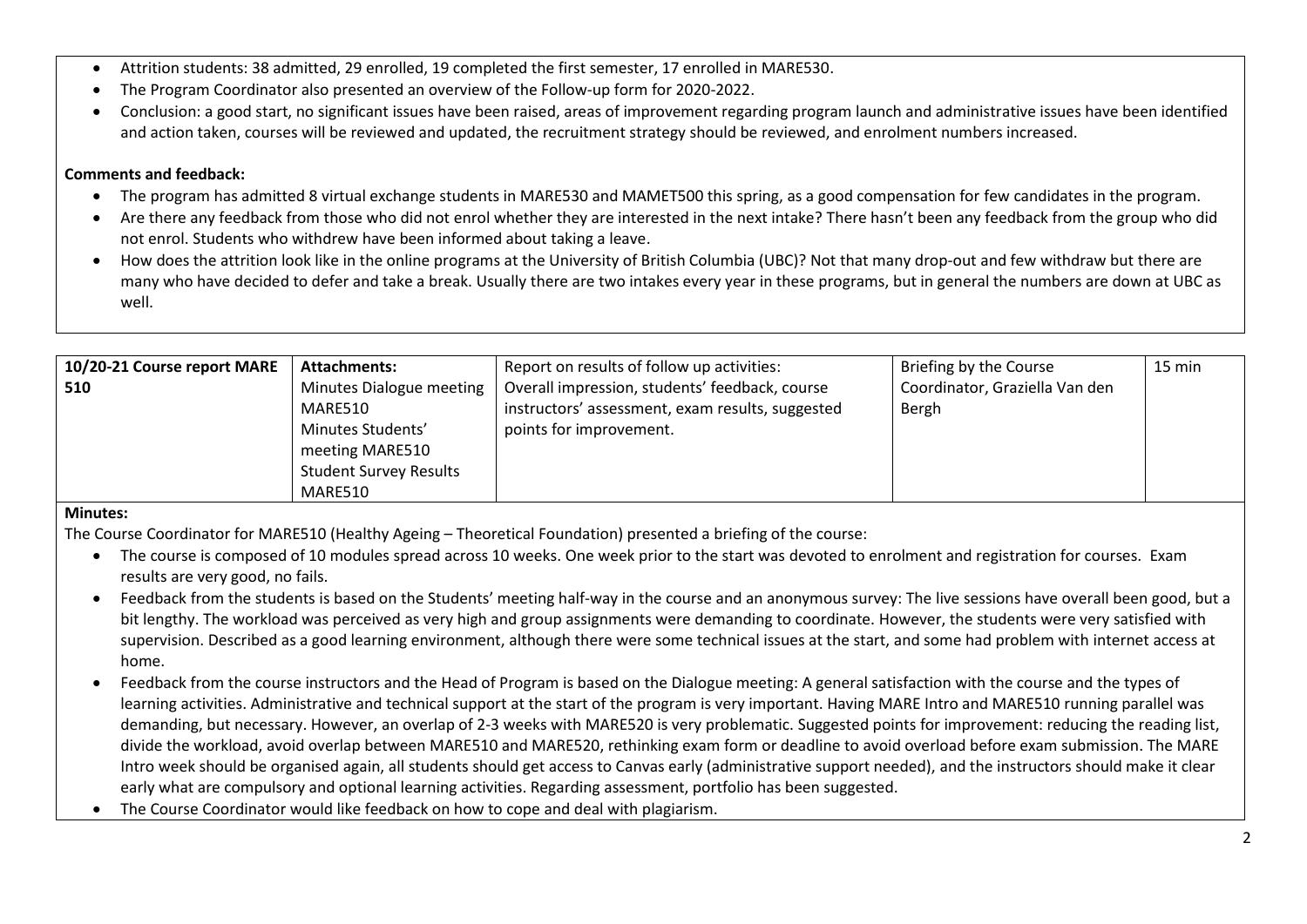**Comments and feedback:**

- Regarding plagiarism at UBC: there are library courses, online modules on plagiarism are given (Leslie Duran will share with the council), students can submit their text in a program for a reference check before admitting their assignments. Note that there are cultural differences when it comes to plagiarism, and so the students must be informed about what is expected at HVL.
- Could there be resources and learning activities in Canvas ready-available before the program starts, so that students can view this before courses start? The MARE Intro had these resources available, however students didn't have access until after week 0. A suggestion is that students should have access 1 week in prior for enrolment and technical issues, and 1 week devoted for introduction and what resources available.

| 11/20-21 Course report MARE | <b>Attachments:</b>           | Report on results of follow up activities:       | Briefing by the Course Coordinator,   15 min |  |
|-----------------------------|-------------------------------|--------------------------------------------------|----------------------------------------------|--|
| 520                         | Minutes Dialogue meeting      | Overall impression, students' feedback, course   | Hanne Tuntland                               |  |
|                             | MARE520                       | instructors' assessment, exam results, suggested |                                              |  |
|                             | Minutes Class meeting         | points for improvement.                          |                                              |  |
|                             | MARE520                       |                                                  |                                              |  |
|                             | <b>Student Survey Results</b> |                                                  |                                              |  |
|                             | MARE520                       |                                                  |                                              |  |
|                             |                               |                                                  |                                              |  |
|                             |                               |                                                  |                                              |  |

#### **Minutes:**

The Course Coordinator (Rehabilitation – Theoretical Foundation) for MARE520 presented a briefing of the course:

- Overall conclusion: consider that the students in large have reached the learning outcomes, given that the mean grade is B. The course content and sequence divided in modules is satisfactory, however a course overlap with MARE510 must be avoided next time. Students were able to navigate in Canvas, no changes needed.
- The Course instructor, Mike Landry, is an excellent leader of student webinars and is well valued by the students.
- The heterogeneity of the student cohort is seen as both a resource, but it can also be a challenge. For some professions, like Pharmacist and Dentist, there is little prior knowledge of the field Rehabilitation, and this can be a challenge for the students.
- Drop-out of students is too big. There is need of a better marketing strategy for the next batch.

### **Feedback and comments:**

- The Student Representative experienced challenge at the beginning of the program coming from the field of oral health rehabilitation as a dental surgeon. However, glad to be given the opportunity to give feedback from either professional background. The exam questions were all inclusive and applicable to every profession. They focused on the concept of theoretical aspects and rehabilitation in general rather than just the physical rehabilitation.
- Regarding marketing for MARE from a student's point of view: what does this master give the candidates when they graduate? How can candidates use this when they have graduated? This should be clearer.
- Marketing for the program must be more targeted, as now it seems that students have found this free program by chance.